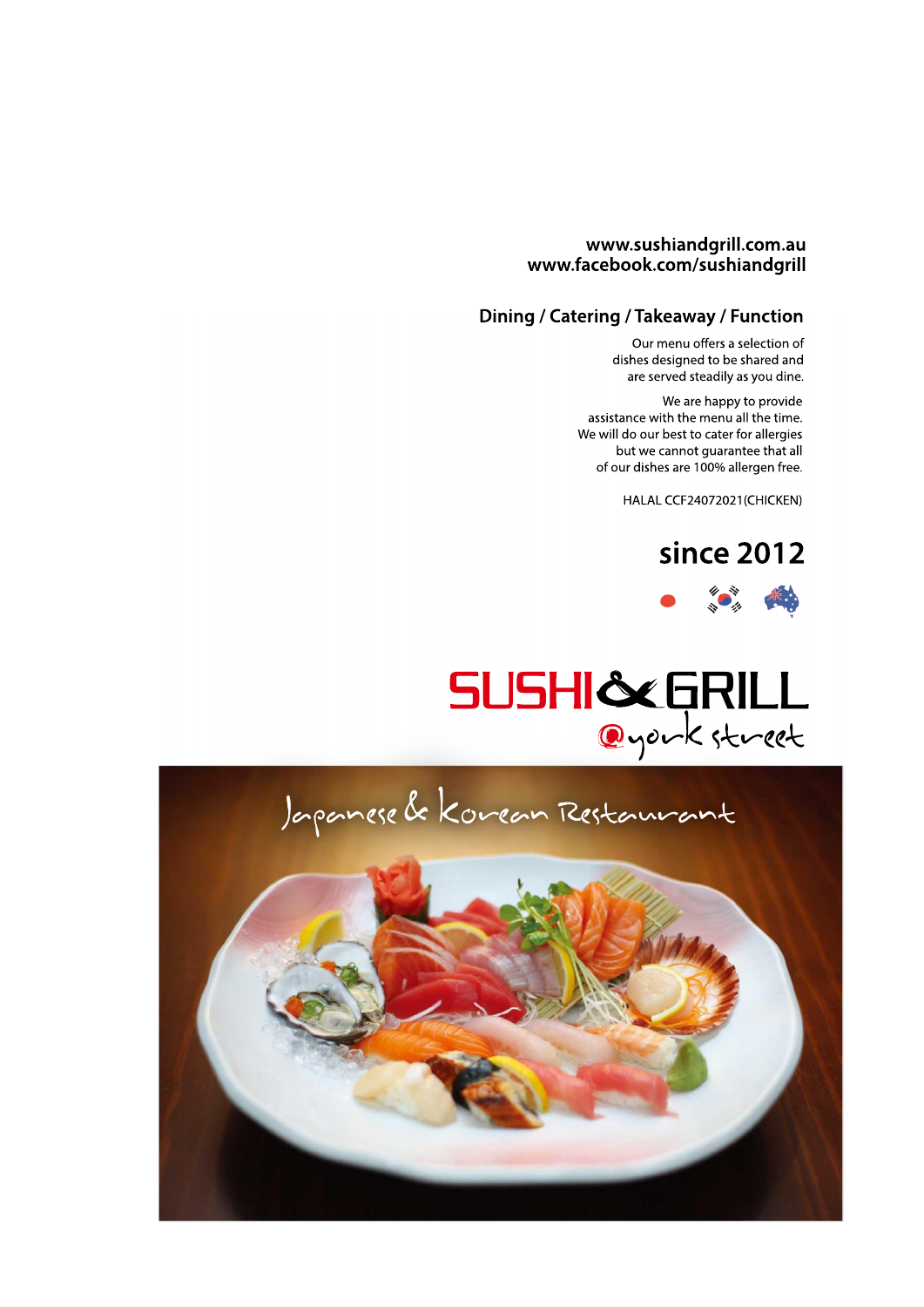# Lunch set

*All set Served with Miso, Salad, Rice*

|    | • can be gluten free* • can be spicy $S^{\wedge}$ • replace brown rice for \$1<br>• Add 3pcs salmon sashimi for \$7 |    |  |  |
|----|---------------------------------------------------------------------------------------------------------------------|----|--|--|
|    | 1. Roll combo set* 9pcs salmon, cook tuna, teriyaki chicken roll                                                    | 19 |  |  |
| 2. | Salmon lover set* 14pcs 4 nigiri, 4 sashimi, 6 mini roll (with avocado)                                             | 27 |  |  |
|    | 3. Sushi & Sashimi set* 9pcs 4 nigiri, 5 sashimi                                                                    | 24 |  |  |
| 4. | Salmon avo don set* salmon sashimi, avocado, roe, seaweed, sweet soy rice                                           | 22 |  |  |
|    | 5. Sashimi don set* sashimi, avo, fish roe, egg, seaweed, mixed salad 회덮밥                                           | 23 |  |  |
|    | 6. Grilled salmon set* $180g$                                                                                       | 27 |  |  |
| 7. | Grilled wagyu beef set* 150g                                                                                        | 34 |  |  |
| 8. | Grilled eel set                                                                                                     | 29 |  |  |
|    | 9. Teriyaki tofu set* v s^                                                                                          | 17 |  |  |
|    | 10. Teriyaki Beef set s^                                                                                            | 22 |  |  |
|    | 11. Teriyaki chicken set* s^                                                                                        | 21 |  |  |
|    | 12. Teriyaki salmon set* s^                                                                                         | 22 |  |  |
|    | 13. Chicken katsu don set w/egg, sweet dashi soup                                                                   | 20 |  |  |
|    | 14. Chicken katsu curry set w/potato, carrot                                                                        | 23 |  |  |
|    | 15. Kimchi chicken katsu nabe set w/egg, kimchi soup                                                                | 24 |  |  |
|    | 16. Veggie curry don set V w/potato, carrot, onion, zucchini, broccoli                                              | 16 |  |  |

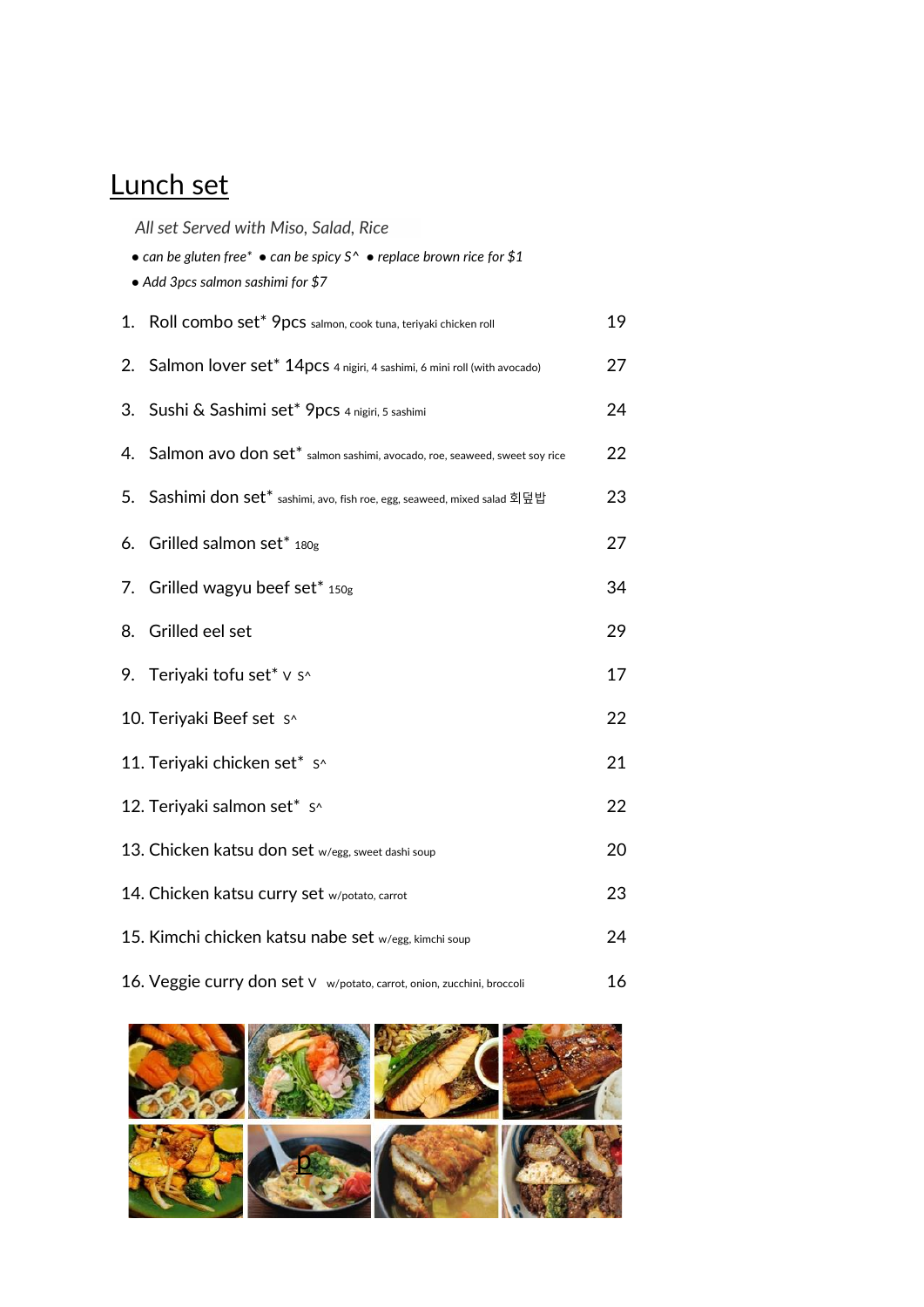#### Bento set

*All Bento Served with Miso, Edamame, Salad*

#### 1. Chef's Bento 33

sushi sashimi, chicken karaage, prawn gyoza, rice

- *● can be gluten free\*(more karaage instead gyoza)*
	- Teriyaki chicken\*
	- Teriyaki salmon\*
	- Chicken katsu
	- Wagyu beef chop steak  $7^*$
	- Grilled eel 7

#### 2. Tempura & Teriyaki Bento 35

grilled salmon nigiri, california roll, assorted tempura (prawn & vege)

- Teriyaki chicken
- Teriyaki salmon
- Teriyaki tofu
- 3. Vegetarian Bento 29\*

Green tea or miso, seaweed salad, mini avo roll, vege tempura

Teriyaki tofu with rice *●can be spicy*

*●can be gluten free\*(cauliflower karaage instead tempura)*

#### Noodle & Sushi set

 *All Set Served with 5pcs raw sushi (salmon, kingfish…)*

- *● can be spicy*
	- 1. Udon soup 24
	- 2. Soba soup warm 25
- 3. Stir-fried udon 24
- 4. Stir-fried soba 25
- 5. Cold soba 25 (only can add tempura)
- *● Add: Tofu 3, Kimchi soup 4, Beef ,5 Teriyaki chicken 5, Chicken katsu 5, Tempura prawn, vege 8*

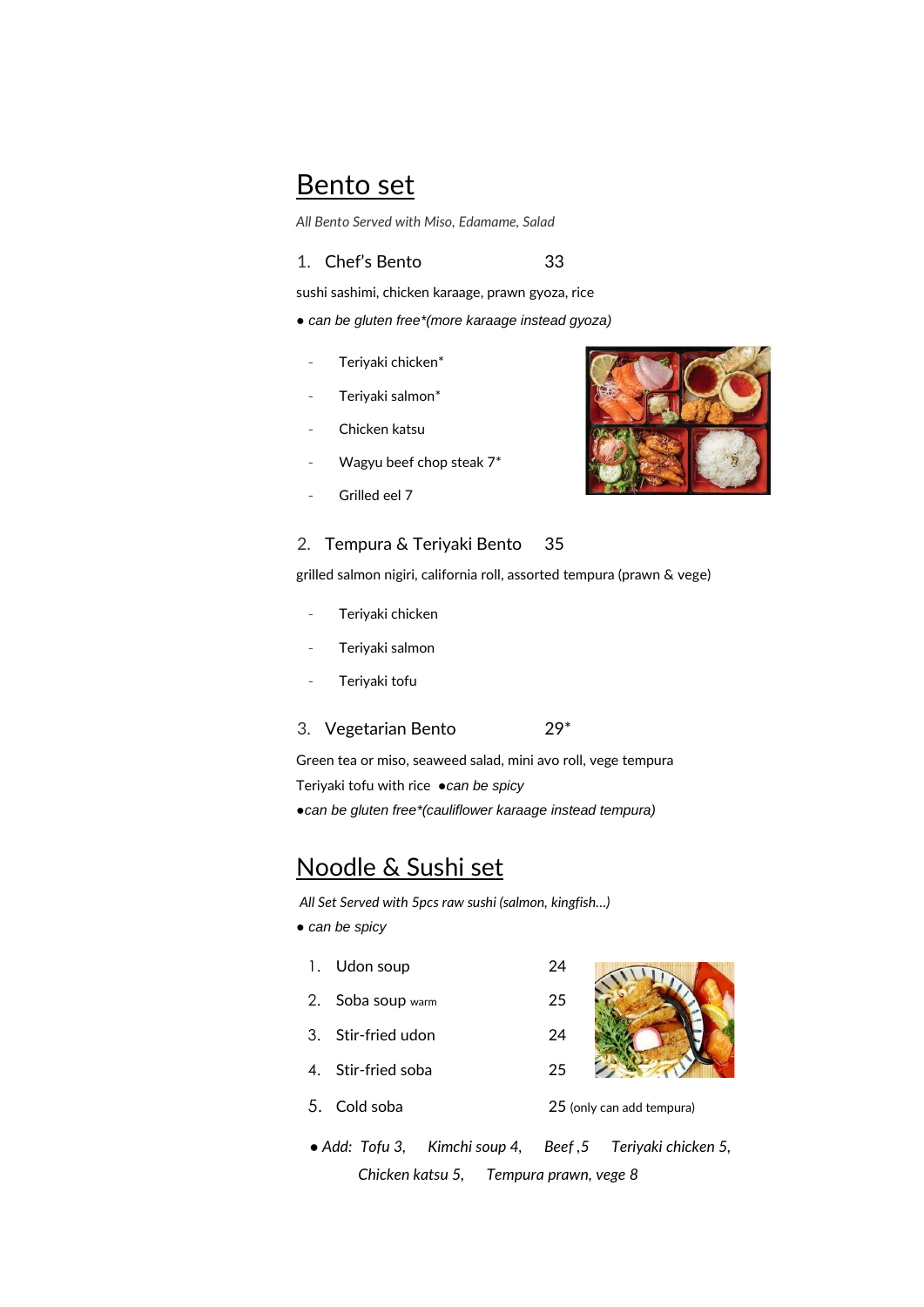# **Starter**

#### *● can be gluten free\* ●gluten free GF ●vegetarian V*

| 1. Edamame lightly salted boiled soy beans GF V              |    |
|--------------------------------------------------------------|----|
| 2. Chili garlic butter edamame $GFV$                         |    |
| 3. Renkon chips lotus root chips w/sesame teriyaki mayo GF V | 9  |
| 4. Seaweed salad $GFV$                                       |    |
| 5. Tako wasabi & nori chopped octopus sashimi with wasabi    | 11 |
| 6. Miso soup GF                                              |    |



# Entrée

| 1. Miso eggplant w/sesame GF V                               | 12                    |
|--------------------------------------------------------------|-----------------------|
| 2. Gyoza 4pcs PORK or PRWAN                                  | 9                     |
| 3. Chicken karaage 6pcs fried chicken w/chili mayo GF        | 13                    |
| 4. Cauliflower karaage 6pcs w/teriyaki mayo GF V             | 13                    |
| 5. Agedashi tofu* 3pcs w/dried bonito & fish stock soy sauce | 9                     |
| 6. Takoyaki ball 6pcs batter & diced octopus ball            | 9                     |
| 7. JJ's Chili garlic butter scallop GFV                      | 16                    |
| 8. Okonomiyaki fritter cabbage pancake v                     | 15                    |
| 9. Small sashimi 6pcs* salmon, tuna, kingfish                | 15                    |
| 10. Beef tataki seared thin beef w/ oriental soy GF          | 15                    |
| 11. Carpaccio salmon & kingfish w/lemon olive ponzu soy GF   | 16                    |
| 12. Oyster 6pcs on ice with ponzu soy GF                     | $26/$ extra piece 4.5 |

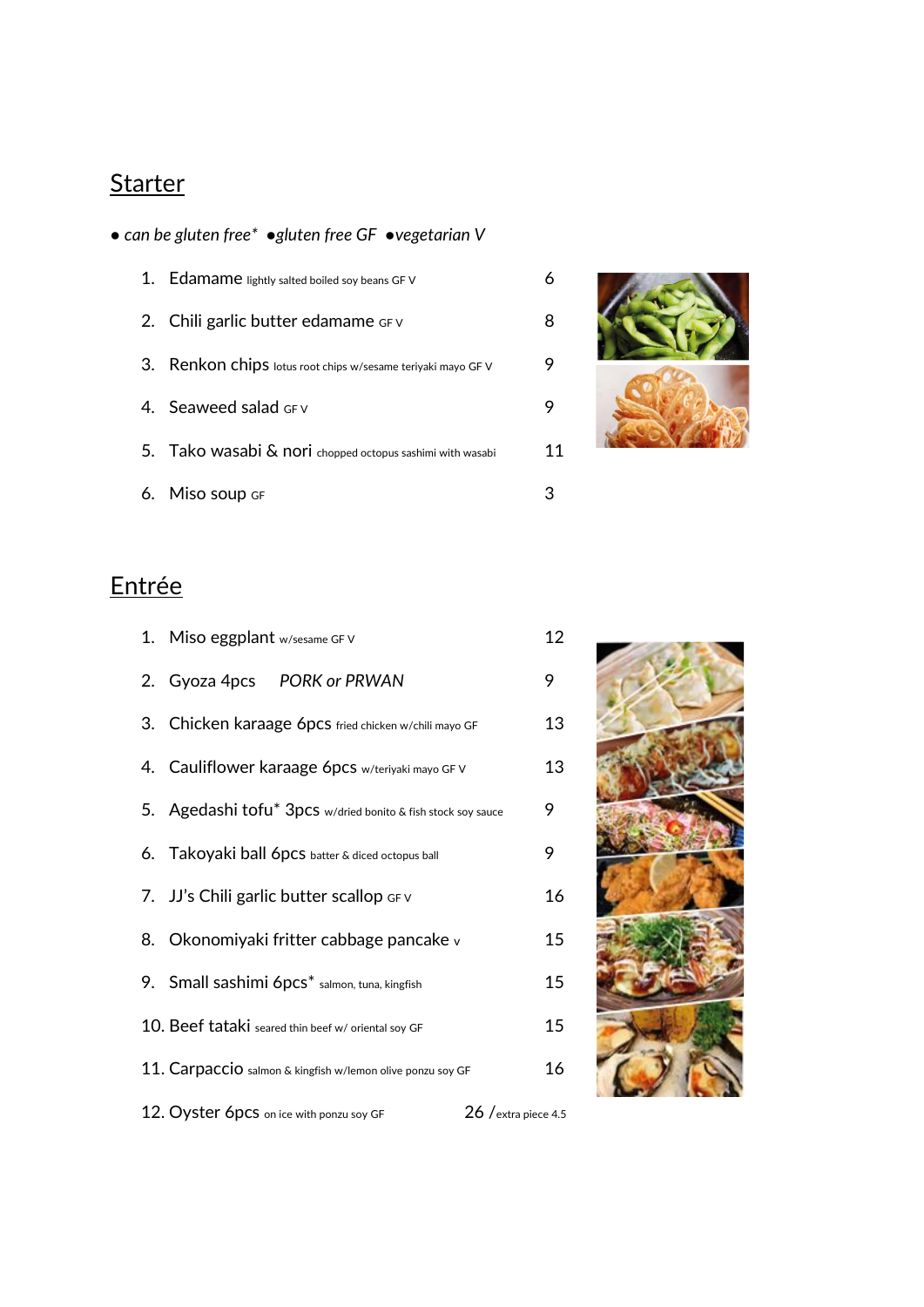# **Tempura**

| 1. Soft shell crab tempura(karaage) $4pcs$ GF | 20 |
|-----------------------------------------------|----|
| 2. Vegetable tempura $\frac{5}{2}$ v          | 13 |
| 3. King prawn tempura $4pcs$                  | 16 |
| 4. Combination tempura 3pcs prawn & 5pcs vege |    |

# Kushiyaki-skewer 2 skewers / • can be gluten free\*

| 1. Wagyu beef*                  | 15 |  |
|---------------------------------|----|--|
| 2. Chicken yakitori*            | 11 |  |
| 3. Salmon GF                    | 12 |  |
| 4. Mushroom <sup>*</sup> $\vee$ |    |  |

#### **Salad**

| 13 |
|----|
| 15 |
|    |

 *● Add: salmon sashimi \$12, grilled salmon \$12*

## **Extra**

| Steamed rice 3 / Steamed brown rice 4 |  |                                               |  |
|---------------------------------------|--|-----------------------------------------------|--|
|                                       |  | Miso soup 3 / Kimchi 3 / Small garden salad 3 |  |
| Extra sauce 1                         |  |                                               |  |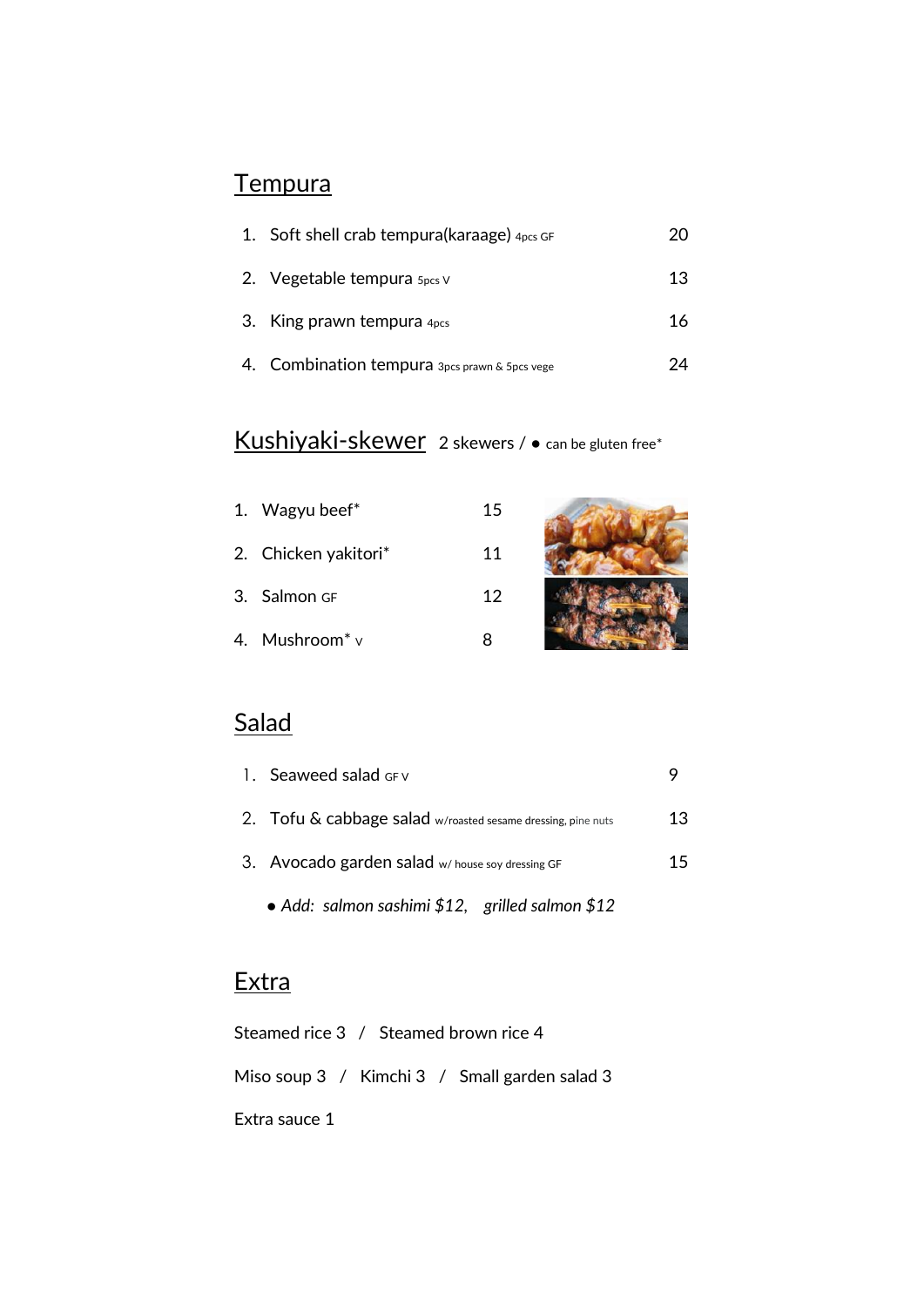#### Sushi, Sashimi\* *● can be gluten free\**

|    | 1. Small sashimi 6pcs salmon, kingfish, tuna                  | 15 |
|----|---------------------------------------------------------------|----|
|    | 2. Amy's salmon lover 14pcs4nigiri, 4 sashimi, 6 roll, avo 27 |    |
|    | 3. Uni (sea urchin) 2sashimi & 2nigiri with nori              | 28 |
|    | 4. Main combo 14pcs                                           | 39 |
|    | 5. Main nigiri 12pcs                                          | 33 |
|    | 6. Main sashimi 14pcs                                         | 38 |
|    | 7. Large sashimi 30pcs                                        | 75 |
| 8. | Large combo 30pcs with tako wasabi                            | 82 |

#### Grilled -Aburi-4pcs

| 1. Grilled salmon nigiri*                               | 12 |
|---------------------------------------------------------|----|
| 2. Grilled wagyu beef nigiri*                           | 15 |
| 3. Grilled chili prawn nigiri* chili mayo               | 10 |
| 4. Grilled scallop nigiri <sup>*</sup>                  | 13 |
| 5. Grilled eel nigiri                                   | 13 |
| 6. Grilled mixed nigiri* 9pcs                           | 26 |
| 2 salmon, 2 kingfish, 1 tuna, 1 prawn, 1 scallop, 2 eel |    |

*●Main / Large: assorted 2 oyster, salmon, tuna, kingfish, scallop, surf clam, cuttlefish, uni…*



#### Hand roll 1pcs / with avocado

Veggie 4.5 Salmon\* 5.5 Raw tuna\* 6 Cook tuna/mayo 5 Teri chicken\* 5 Chicken katsu/mayo 5 California/mayo 5 Eel/egg 6 Prawn tempura 6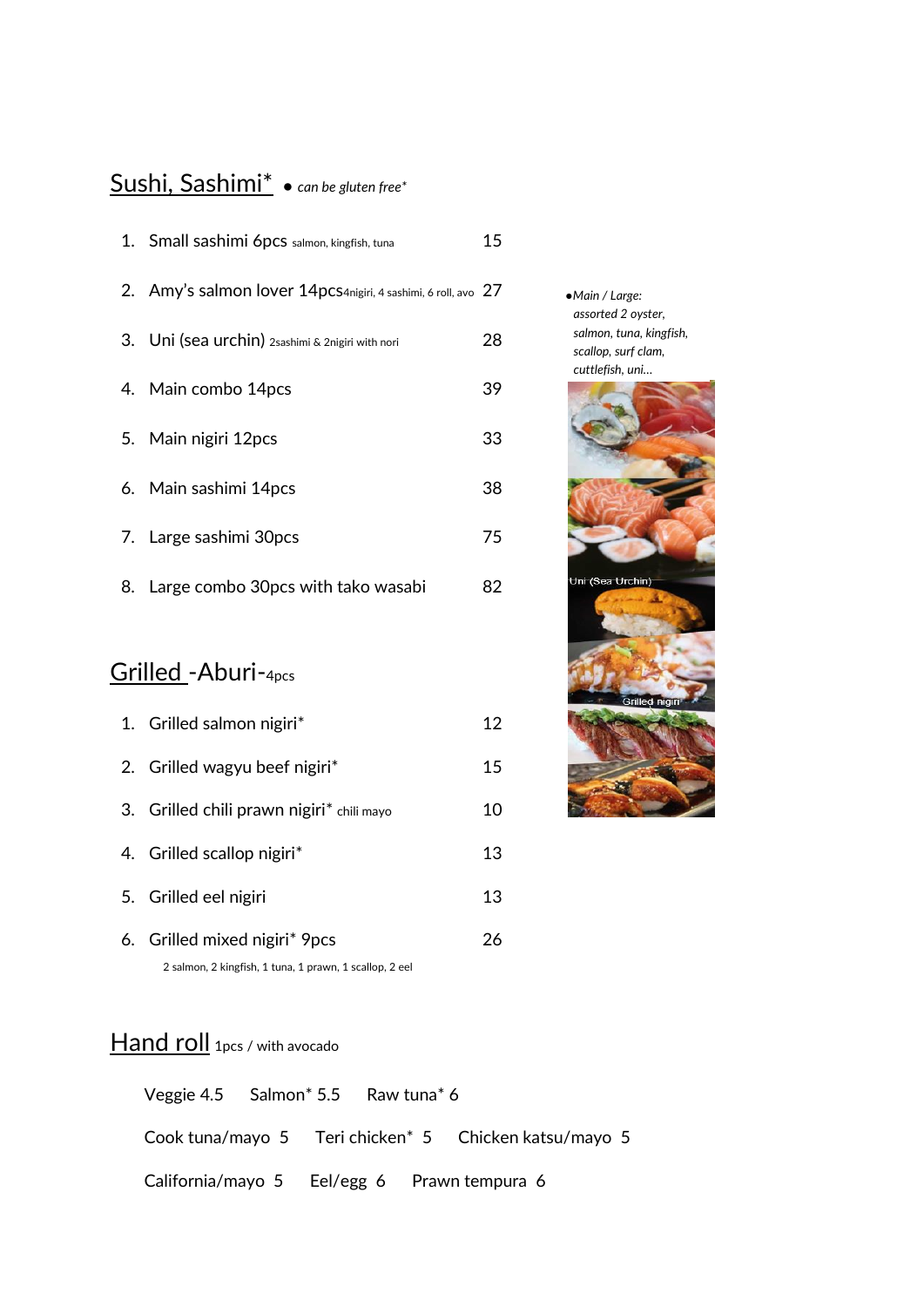*● can be gluten free\* ● \$2 for Half & Half Roll (same colour)*

# Signature rolls 8pcs

| ● 1. Grilled salmon roll* crab, avo, egg, salmon, roe, mayo           | 18 |
|-----------------------------------------------------------------------|----|
| ● 2. Rainbow roll* crab, avo, egg, salmon, tuna, kingfish, mayo       | 18 |
| • 3. Snowy scallop roll* avo, cucumber, cheese, scallop, roe, mayo    | 18 |
| • 4. Cream cheese salmon roll* avo, cheese, salmon, roe               | 18 |
| ● 5. Chili Chili raw tuna roll* avo, cucumber, chili sauce, tuna, roe | 18 |
| 6. Eel dragon roll prawn katsu, cucumber, avo, eel                    | 21 |
| 7. Spider roll* soft shell crab karaage, avo, cucumber, lettuce, roe  | 21 |
| 8. Hungry Peter roll cook tuna, chicken, prawn tempura, mayo, avo     | 25 |
| 9. Prawn tempura roll avo, cucumber, prawn, mayo, lettuce             | 18 |
| 10. Volcano chicken katsu roll cucumber, chicken, chili mayo          | 18 |

# Basic rolls 8pcs

| 1. Mixed roll 9pcs 3 salmon, 3 cook tuna, 3 teri chicken, avo, mayo | 18 |
|---------------------------------------------------------------------|----|
| • 2. Veggie roll tofu, avo, cucumber, mixed lettuce V               | 16 |
| ● 3. Salmon roll* avo                                               | 16 |
| ● 4. Raw tuna roll* avo                                             | 17 |
| $\bullet$ 5. Cooked tuna roll avo, mayo                             | 16 |
| ● 6. Teriyaki chicken roll* avo                                     | 16 |
| ● 7. Chicken katsu roll avo, mayo                                   | 16 |
| 8. California roll avo, crab, roe, egg, cucumber, mayo              | 16 |
|                                                                     |    |
|                                                                     |    |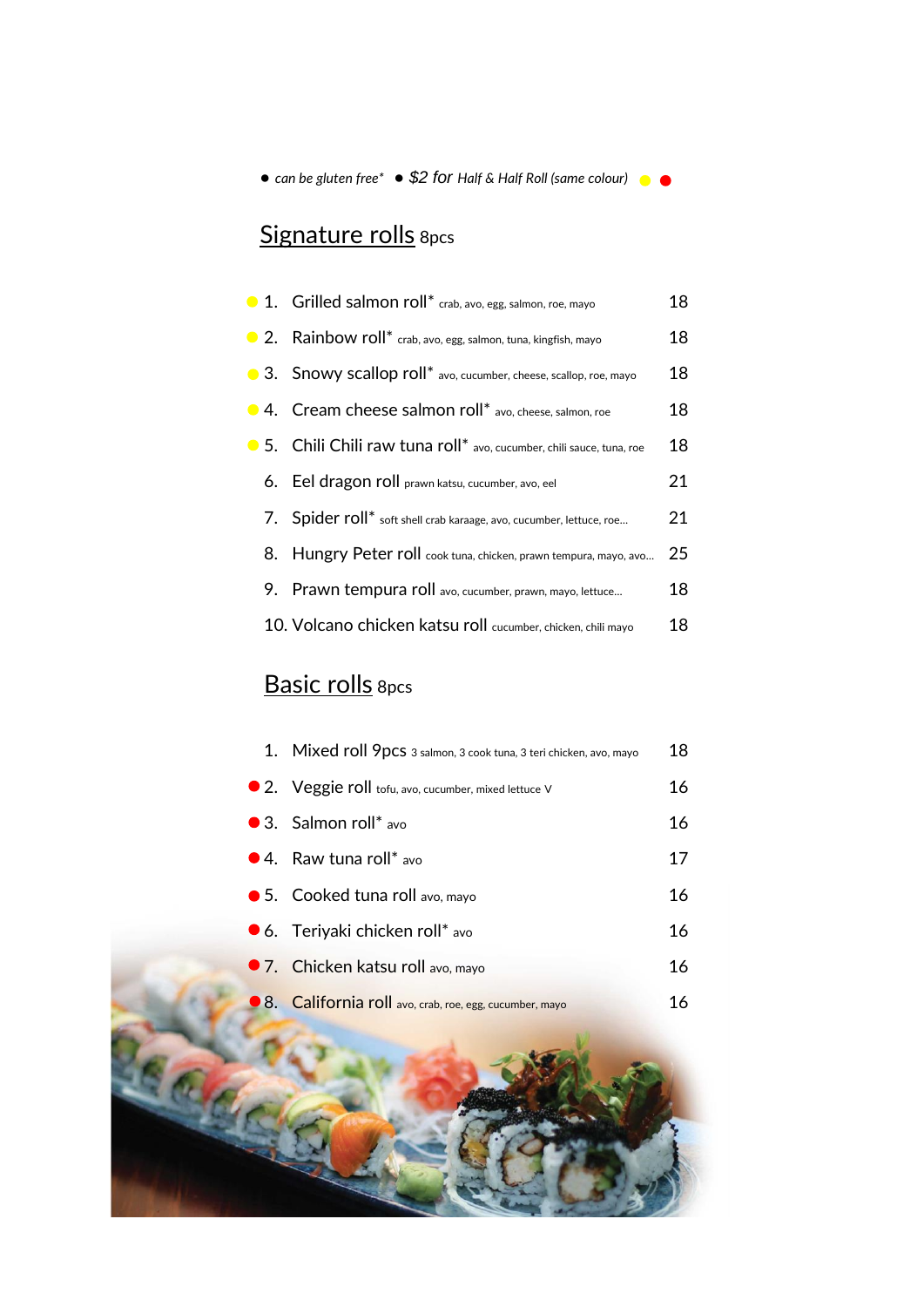## **Grilled**

|    | • add \$3 for MEAL (miso & rice) • can be gluten free*                            |    |
|----|-----------------------------------------------------------------------------------|----|
|    | 1. Grilled salmon*                                                                | 26 |
|    | 2. Grilled wagyu beef*                                                            | 33 |
|    | 3. Grilled eel                                                                    | 28 |
|    | 4. Grilled Kingfish*                                                              | 28 |
|    | <u>Teriyaki/ Katsu</u>                                                            |    |
|    | • add \$3 for MEAL (miso & rice) • can be gluten free*                            |    |
|    | • can be spicy                                                                    |    |
|    | 1. Teriyaki chicken*                                                              | 20 |
|    | 2. Teriyaki beef                                                                  | 22 |
|    | 3. Teriyaki tofu*                                                                 | 16 |
|    | 4. Teriyaki salmon*                                                               | 21 |
|    | 5. Chicken katsu cabbage salad/sesame dressing                                    | 21 |
|    | Rice Don served with miso                                                         |    |
|    | 1. Sashimi don* sashimi, fish roe, egg, seaweed, mixed salad, sushi rice 회덮밥      | 24 |
| 2. | Salmon avo don <sup>*</sup> salmon sashimi, avocado, roe, seaweed, sweet soy rice | 23 |
| 3. | Salmon Uni don <sup>*</sup> avocado, roe, sea urchin & salmon                     | 35 |
| 4. | Chicken katsu don w/egg, sweet dashi soup                                         | 22 |
| 5. | Veggie curry don $\vee$ • add \$5 for chicken katsu                               | 17 |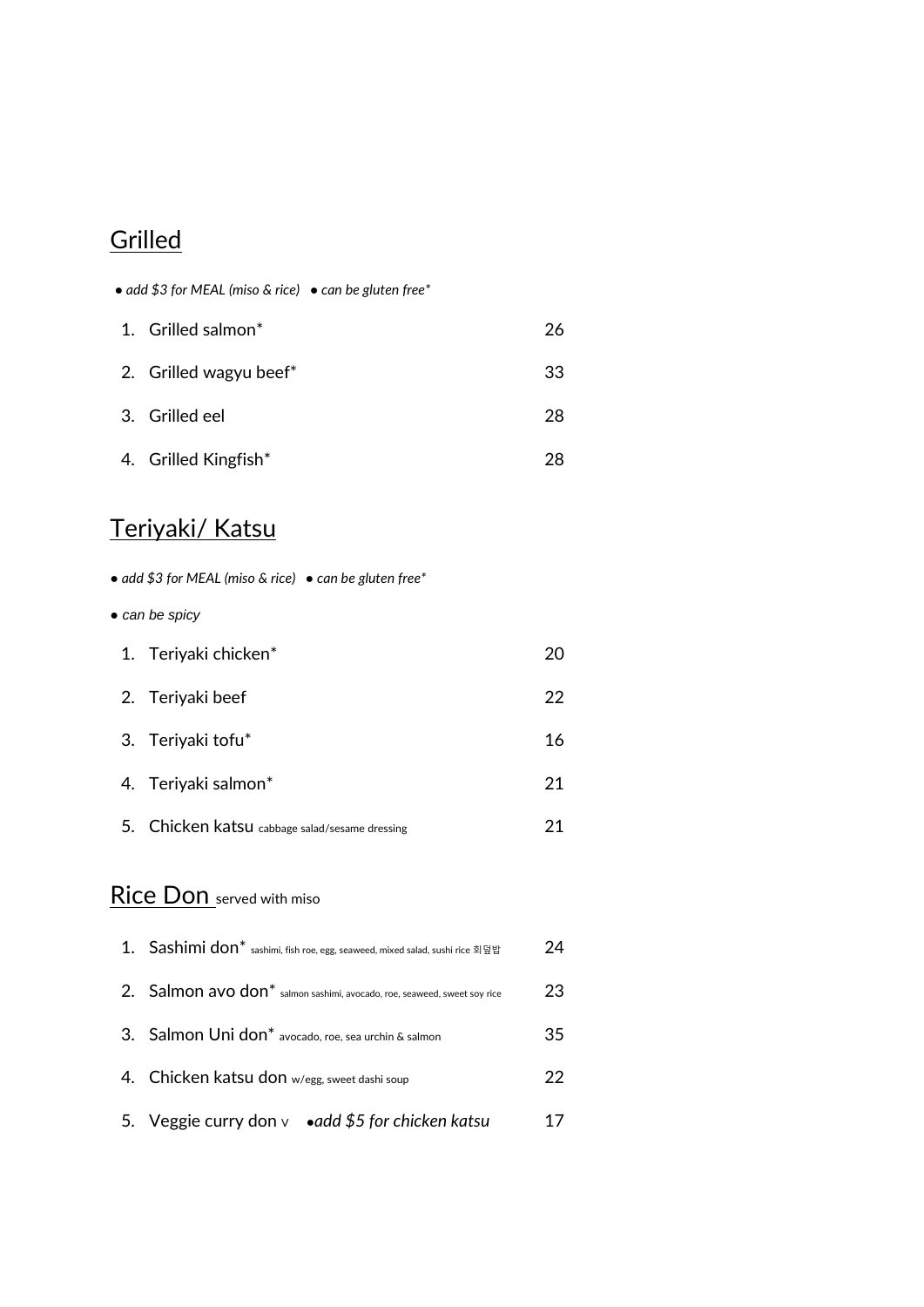# Udon warm

#### *Soup or Stir-fried ● can be spicy*

| 1. Plain vege Udon                               | 14 |
|--------------------------------------------------|----|
| 2. Tofu Udon                                     | 17 |
| 3. Kimchi tofu Udon (for only soup)              | 19 |
| 4. Beef Udon                                     | 18 |
| 5. Teriyaki chicken Udon                         | 18 |
| 6. Chicken katsu Udon                            | 18 |
| 7. Tempura prawn, vege Udon                      | 22 |
| 8. Vege curry Udon v • add \$5 for chicken katsu | 17 |

# Soba\_warm

#### *Soup or Stir-fried ● can be spicy*

| 1. Plain vege Soba                  | 15 |
|-------------------------------------|----|
| 2. Tofu Soba                        | 18 |
| 3. Kimchi tofu Soba (for only soup) | 20 |
| 4. Beef Soba                        | 19 |
| 5. Teriyaki chicken Soba            | 19 |
| 6. Chicken katsu Soba               | 19 |
| 7. Tempura prawn, vege Soba         | 23 |
| 8. Cold Soba & Tempura prawn, vege  | 23 |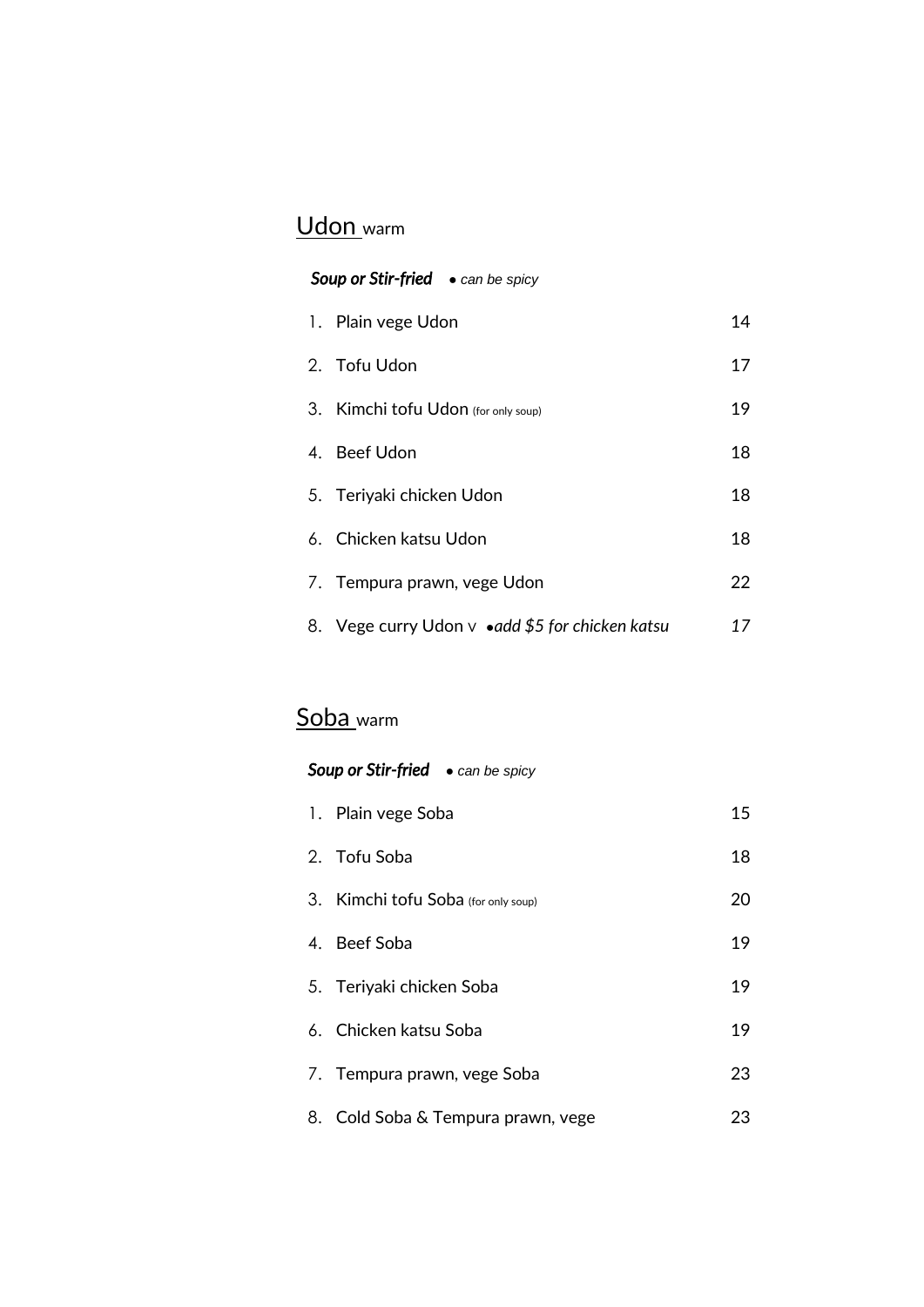#### Chef's selection courses

#### 5 course \$35pp

Miso soup / Seaweed salad

Gyoza prawn, pork (may be exchanged for vege spring roll)

Choice of a main / Dessert

- 1. Assorted sushi 9pcs
- 2. Sashimi don
- 3. Teriyaki with rice ( ●tofu ●chicken ●salmon ●beef )
- 4. Udon or Soba soup
- 5. Grilled wagyu steak with rice extra \$10
- 6. Grilled eel with rice extra \$7

7 course for share \$55pp /minimum order two/dinner only

Miso soup / Edamame / Chicken karaage / Miso eggplant

Carpaccio salmon & kingfish / Grilled salmon&prawn nigiri

Grilled wagyu beef w/rice

Choice of a teriyaki w/rice ( ●tofu ●chicken ●salmon ●beef )

Dessert

9 course \$75pp /minimum order two/dinner only

- Miso soup / Edamame
- Wagyu beef skewer / Chili garlic butter scallop

Assorted sushi & roll

Prawn & vege tempura

Choice of grilled fish ( salmon / kingfish / eel )

Teriyaki chicken with rice (can be spicy) w/rice

#### Dessert